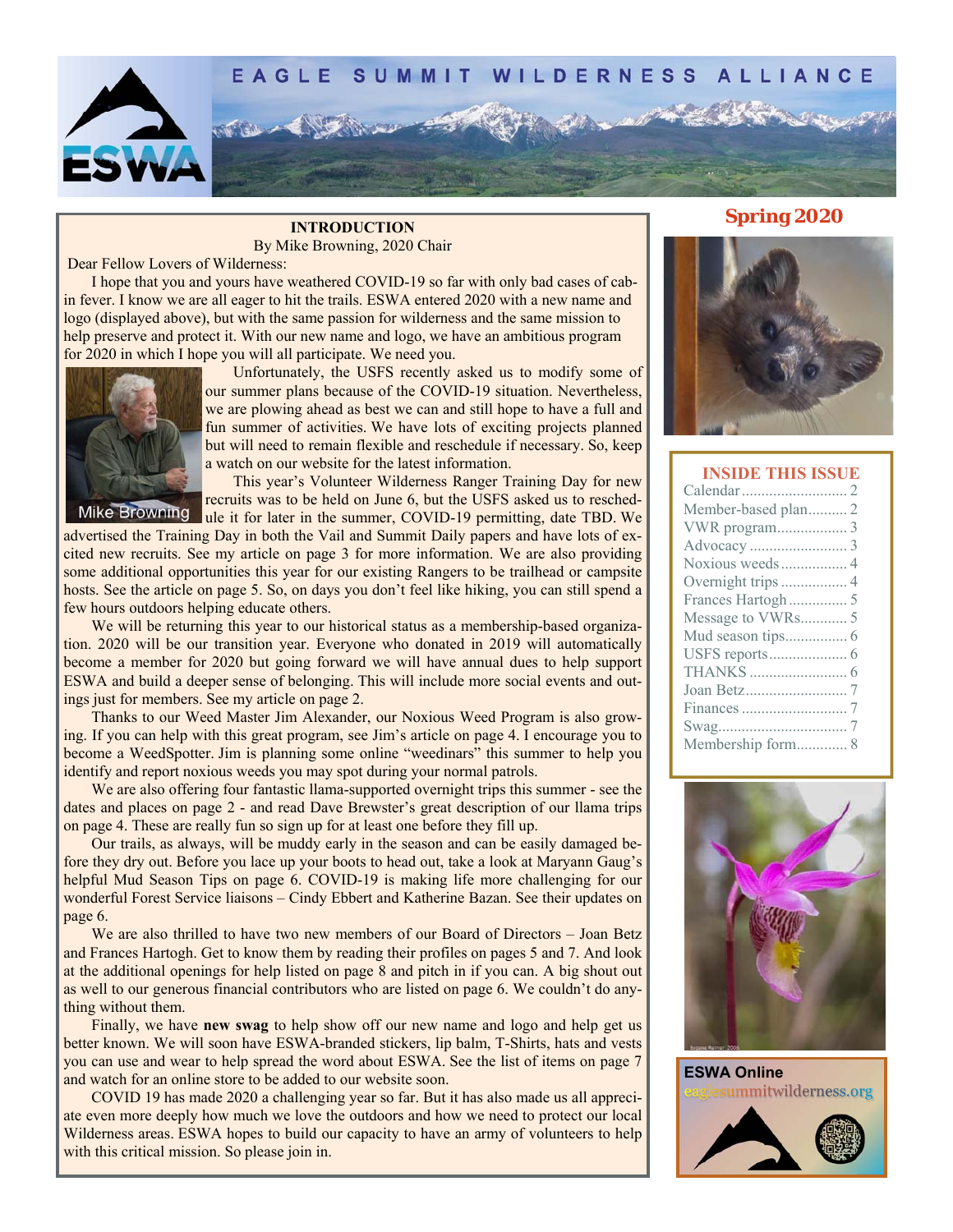#### **ESWA LEADERSHIP**

**Mike Browning**, Chair **Bill Betz**, Past Chair **Chris Turner**, Treasurer **Frances Hartogh**, Secretary **Joan Betz Currie Craven Tim Drescher Frank Gutmann Ken Harper** 

**Cindy Ebbert**, USFS Dillon RD **Katherine Bazan**, USFS Eagle/HC RD

**Jim Alexander Dave Brewster Eleanor Finlay Mike Mayrer Dave Owens Dan Siebert** 

#### **MARK YOUR CALENDAR** (in pencil)

COVID-19 may require more events to be rescheduled (but we hope not.). Please put the following on your calendars:

**TBD**: Volunteer Wilderness Ranger Training Day originally 6/6, is postponed - hopefully to August (fingers crossed). Visit our website: eaglesummitwilderness.org

**July 11 (tentative):** Noxious Weed Pull Day at Hunter's Knob north of Silverthorne. Includes a fun social event afterwards.

**July 17-19**: A three-day/two-night trip with our llamas to Upper Cataract Lake in the Eagles Nest

Wilderness to do campsite maintenance and trail repair, and have some fun as well.

**July 31-Aug 2**: A second chance to do a three day/twonight llama trip, this time to Lake Constantine in the Holy Cross Wilderness



**August 14-16**: Your third

chance to do a three day/two-night llama trip, this time to Missouri Lakes in the HCW

**August 28-30:** Your last chance to do a llama trip, this time to Slate Lakes in the ENW.

**September 11**: ESWA Annual Meeting Have questions or need information? Send an email to info@eaglesummitwilderness.org

#### **ESWA RETURNS TO BEING MEMBER-BASED**  By Mike Browning, 2020 Chair

 From its inception until several years ago, ESWA (then FENW) was a **member-based organization** with duespaying members. With our renewed and growing energy, passion and desire to identify more closely with our constituents, we have decided to reestablish our membership base. The principal reason is not to increase revenue, but to instill a **new sense of community** as well as to attract more volunteers of all ages.

The new dues levels and names are:

| \$25   | Lily Pad          |
|--------|-------------------|
| \$50   | Piney Lake        |
| \$100  | Cataract Lake     |
| \$250  | Ptarmigan Peak    |
| \$1000 | Mount Powell      |
| \$2500 | <b>Holy Cross</b> |

(or more)



Everyone who donated any amount anytime in 2019 will automatically be considered a member for 2020 and assigned a membership level that most closely matches the amount of their contribution. All memberships will be on a calendar-year basis. Each November, we will send a dues reminder to every member about the need to renew their membership by the end of the year. A reminder will be sent in January to any member who has not yet renewed.

 The simplest way to join or renew your membership will remain via Colorado Gives Day in early December; your donation will count as dues for the following year. You can also pay dues via the ESWA website.

 If for some reason you don't want to become a member, there will remain a DONATE button on the

website, but we really encourage you to become an official member so that we can grow our ranks.

 Members will receive a free ESWA decal, lip balm, membership card and acknowledgment of their dues payment for tax purposes, plus priority sign-up status for our llama trips and other social events. In addi-



tion, in the future we hope to arrange discounts for members at local businesses – let us know if you have any suggestions. Starting in 2021, this hard copy newsletter will be mailed only to members - so please remain a member in 2021. We want to make membership fun as well as rewarding!

**PLEASE** also encourage your friends to become members. We need all the help and new energy we can muster to maintain and increase our activities and

#### "**Keep Wilderness Wild**."

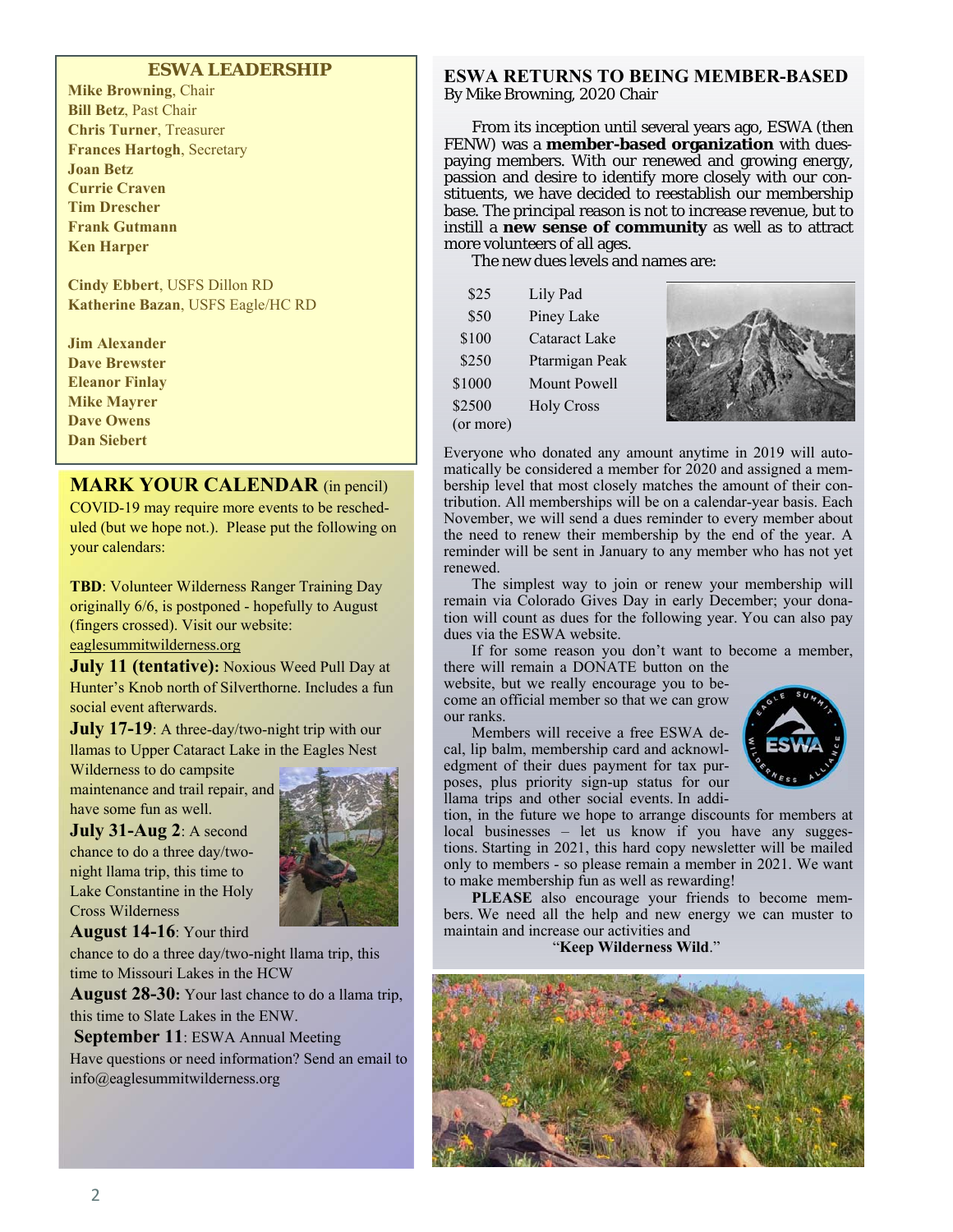#### **VOLUNTEER WILDERNESS RANGER PROGRAM**

 The Volunteer Wilderness Ranger (VWR) program is our signature program. VWRs meet, greet, assist, and educate Wilderness hikers, encouraging them to follow Leave No Trace principles. These efforts provide significant relief to the chronically overworked and underfunded US Forest Service staff.

 VWR Training Day, originally scheduled for June 6, is postponed due to COVID-19. However, new recruits will be provided the online training manual plus the opportunity to accompany returning VWRs on their patrols (following social distancing and other precautions). This will leave recruits highly prepared Training Day (hopefully to be held in August). We continue to accept applications - visit our website.

 As a VWR, you will have a broad range of opportunities of varying levels of exertion. Some VWRs, for example, love to hike deep into the back country with their silky saw, where they combine meeting visitors with trail clearing. Others hike an average of about 3 miles on the most popular trails, encountering dozens of Wilderness visitors.

**Trailhead Hosting** offers a third way to meet Wilderness visitors. If you have a bad

knee or otherwise aren't up to a four hour hike, consider this option. We will provide you with all that you will need. You'll set up a table and sign at a trailhead, take a seat, and meet people as they begin their hike, and others as they emerge at the end. You will dispense up-to-date information (e.g., fire restrictions, stream crossings), share trail maps, dispense swag (brochure, info cards, bug repellent, sun screen, lip balm, WAG bags), and generally promote Leave No Trace ethics. Special targets are **overnight backpackers**, encountered especially on Friday afternoons as they set out for the weekend. We encourage their special attention to campfire and campsite locations, and to proper disposal of waste. All Trail Hosts must have received VWR training, so if you want to become a host please sign up for this year's VWR training.



 This year's training program will include **scenario exercises** as a fun and interactive way of exposing our trainees to a variety of situations they might encounter, such as a dog off leash, ill-prepared hikers, or campsite or campfire too close to a lake, stream, or trail.

 We hope you will become a Volunteer Wilderness Ranger in 2020. To sign up for the training, please complete the application form which can be found on the ESWA website. Go to eaglesummitwilderness.org.

#### **The Schuette Family gifts**



In 2017, Beau Schuette (35) died from an undiagnosed heart problem. Beau loved Eagles Nest Wilderness, and lived at the family cabin (built nearly fifty years ago) near the Mesa Cortina Trailhead. His family and friends have donated generously towards projects in his memory. In particular, construction of a boardwalk across a marshy area on the Mesa Cortina Trail is slated to begin in 2020 (subject to COVID-19 restrictions), finishing the following summer. Materials are being funded by a grant from The Summit Foundation, and labor by the Rocky Mountain Youth Corps (under Forest Service supervision) will be

funded by the Schuette fund. The Schuette family created a *second fund* in the ESWA Endowment Fund, proceeds from which will be used in perpetuity to help preserve the Wilderness that Beau so loved.





Meet fearless and feisty Martina, the **American Marten** (also Pine Marten), two pounds of predatory dread for voles, chipmunks, and snowshoe hares. Martens are in the Family *Mustelidae*; other **mustelids** include weasels, ferrets, mink, fishers, and wolverines. Plus badgers and otters. Martens live up to a dozen years, breed in summer (delayed implantation), give birth in early spring, reach maturity by 3 months. Preyed upon by coyotes, foxes, and raptors. Trapped to near extinction, they made a comeback; now, habitat loss due to timber harvests, as well as trapping, are their biggest threats. Martina is also pictured on page 1.

#### **ADVOCACY**

The **CORE** act is in the US Senate awaiting committee action. Work on the other three campaigns for which ESWA advocates continues, although all 3 are in a waiting stage at present. The effort by **Lower Blue Residents United** to block an open pit mine in the rural lower Blue River Valley is working, insofar as Peak Materials has not filed for the necessary permits. Wilderness Workshop is leading the **Buck Berlaimont** campaign, working to convince the Forest Service to deny the permit for a luxury development that threatens wildlife deep inside the White River National Forest above Edwards. The effort to **Rename** 

**The Gore Range** still awaits final support from the Ute Tribe. You can read more about these campaigns, and several other issues for which we advocate, at our website: **www.eaglesummitwilderness.org**

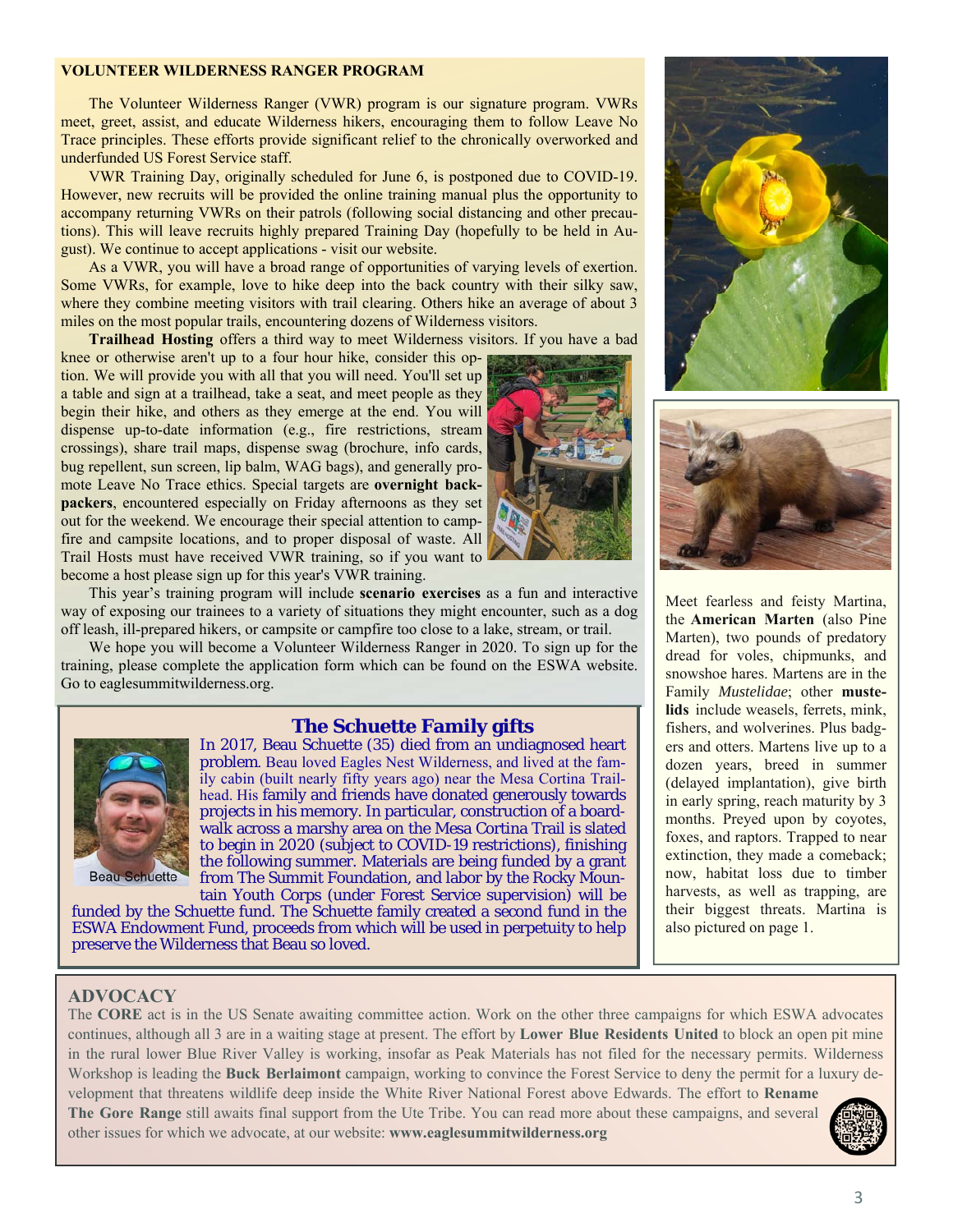#### **Join the WeedSpotters.**

Noxious weeds are invading the National Forests and Wilderness areas, and they put the native flora and fauna at risk. A good example of this is taking place on Harrigan Creek, where a Musk Thistle infestation is so thick you can't walk between the thistle stalks (hike to 39° 45' 20 N, 106° 9' 34 W to see for yourself). ESWA's WeedSpotter program is working hard to contain the spread of noxious weeds and we could use your help.

Most weeds are spread by people, their dogs and livestock. You can help contain weeds:

- \* Avoid weedy areas stay on the trail. Weeds establish easily in overused areas.
- \* Keep pets on leash and keep both pets and stock out of weedy areas.

 \* Thoroughly inspect and clean your vehicles, boots, tack and equipment to make sure you remove even the tiniest of seeds.

\* Camp away from areas with weeds.

\* Inspect, brush, and clean animals (especially hooves and legs) for weed seeds.

And best of all, join the **WeedSpotters**, learn how to identify and report weed infestations, and take part in our July 11 weed pull.

**Become a WeedSpotter**  Contact Jim Alexander jimofcolorado@gmail.com

The WeedSpotter team locates and records weed infestations across all three Wilderness areas. Once we know where the weeds are, we can either pull them or have them treated professionally (some weeds shouldn't be pulled, they just grow faster).

Last summer, with a generous grant from the National Forest Foundation, we were able to treat 145 acres of weed infestations. Because of last year's WeedSpotter efforts, ESWA won a second, larger grant from the NFF Ski Conservation Fund, which will allow us to double the acreage to be treated in 2020. Year by year we will chip away at the spread of this pernicious enemy.

## **Backcountry Trips with Llamas**

By Dave Brewster

 The ESWA llama trips are great opportunities to explore some of the beautiful more remote areas of the Wilderness with experienced backpackers and to help restore some these harder-to-reach areas. Two US Forest Service rangers guide each trip and they may make changes due to conditions (snow pack, water level at stream crossings,…). Typically we backpack in Friday afternoon (usually 5-7 miles) and set up camp away from the more heavily used areas near the lakes. The llamas often have extra capacity and may carry some of our gear (sleeping bag or tent) as well as tools and protective equipment that we need. The llamas walk steadily, but not fast. People generally hike at their own pace with one of the rangers arriving early to mark the camping area not far from a water source. Personal water purifiers (filters) are needed.



 Each volunteer is responsible for personal food, cooking/eating gear, and camping equipment. The forest service has bear-proof containers which we hang away from our tents at night. We practice Leave No Trace camping so we don't build campfires, but we generally eat together. This year we will be following the Forest Service and country rules and guidelines on **social distancing** and decontamination, so we may be working and eating a little farther apart. ESWA provides happy hour supplies for everyone, as well as individual WAG bags to use for waste disposal. The llamas carry the WAG bags back.

 The next morning, after breakfast and packing lunch, information about possible hazards and proper use of the tools is presented. Then we usually hike up the trail and break into smaller groups to do various restoration activities. These might include scattering illegal fire rings and restoring the area, rehabbing illegal campsites (typically on lakeshores), trail maintenance (erosion control, trimming vegetation, …), pulling noxious weeds, and repairing/adding signage. Everyone works at their own pace and is urged to take frequent breaks and drink lots of water. We return to camp in the late afternoon to enjoy the Wilderness and each other's company. The third day is mainly spent backpacking out. Sometimes there is an opportunity to do some additional work for those interested. We hope you can join us on one or more of these trips. It is always a memorable experience. If you're under 18, you'll need to have a parent or guardian with you.

 **August 28-30**: Slate Lakes **July 17-19**: Upper Cataract Lake **July 31-August 2**: Lake Constantine **August 21-23**: Missouri Lakes

#### **Join us in 2020.**

Contact Dave Brewster (david.l.brewster@gmail.com) or Tim Drescher (719 649 2894)



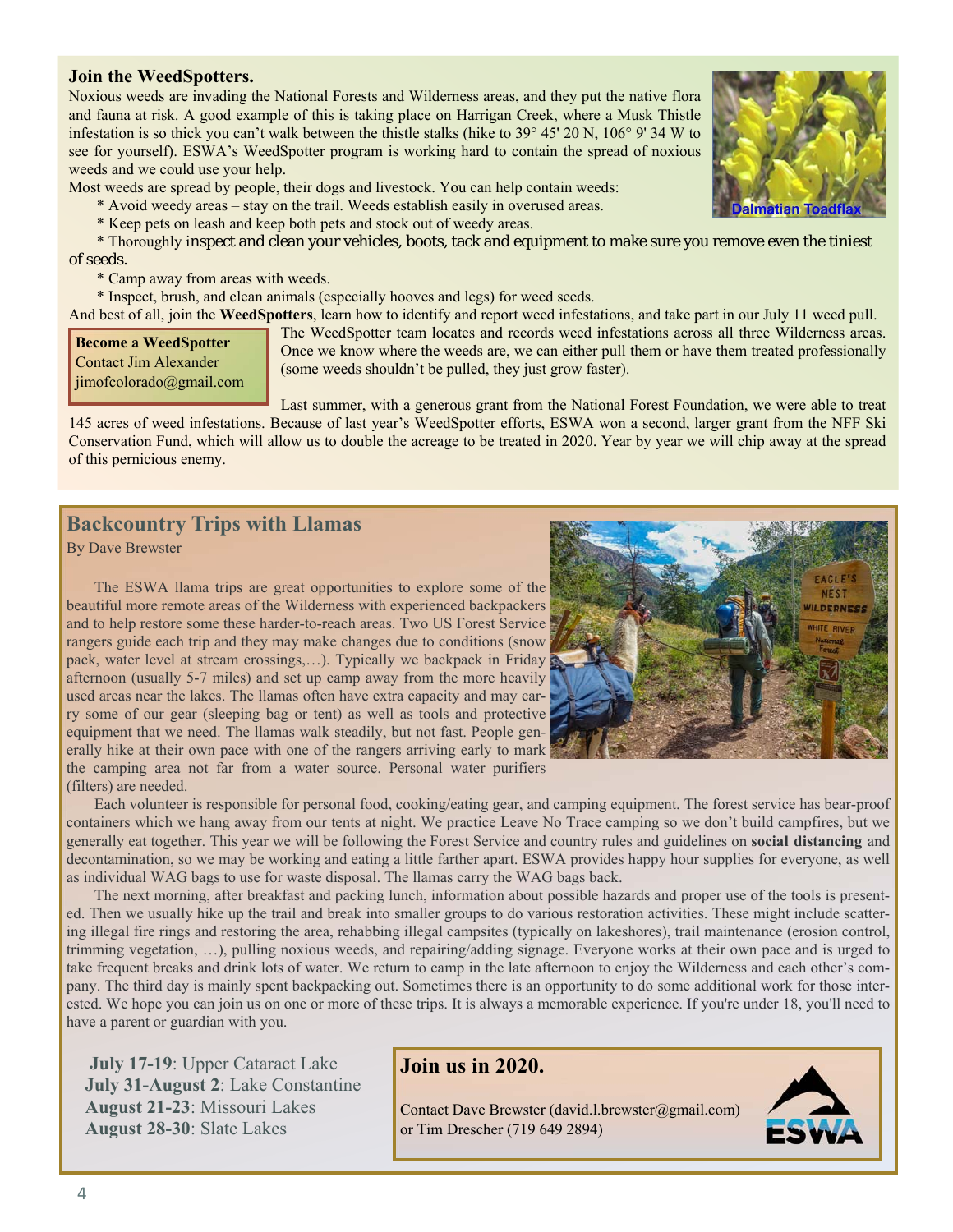#### **SPECIAL MESSAGES FOR OUR CURRENT VWRs**  Mike Browning

**1.** At the request of the Forest Service, we will be initiating **two pilot projects** in 2020, asking for VWRs to sign up for targeted *trailhead hosting* and for targeted backcountry *campsite hosting*.

 **Targeted Trailhead Hosting**: VWRs will host tables at designated trailheads on some of the busiest days to meet and greet visitors, especially backpackers. Hosts will provide visitors with various materials, such as local trail information, Leave No Trace Principles, leash requirements, campsite regulations, alternative (less-crowded) trails, as well as answers to their questions. Each shift lasts 4 hours (9am-1pm or 1-5pm). Each shift counts as a regular VWR patrol. Dates/Trailheads:

Friday **July 3:** Gore Creek and Cataract Lake. Saturday **Aug 8**: Gore Creek and N. Rock Creek.

 **Targeted Campsite Hosting**: VWRs will camp overnight at some of the most popular campsites to educate campers about campsite regulations and "show the flag" to encourage responsible behavior. Each day out counts as a regular VWR patrol. You can do Campsite Hosting on dates and at lakes of your own choosing.

**2.** Break a leg. We need you on VWR Training Day (date TBD) to help with an afternoon of **play acting** - a series of hiking and camping scenarios that trainees rotate through to practice their Authority of the Resource negotiating skills. (see article on p. 3). Please volunteer to help. In addition, we need **mentors** for the fresh recruits before their Training Day. Contact Mike Browning if you can help (mfbrowning@pbblaw.com or 303 408 0995).

**3.** PLEASE do as many VWR hikes as you can this summer to make our presence felt. To help you out, we have revised our VWR policy to allow you to **hike with a friend**, whether or not they are a trained VWR. No need to hike alone or find another VWR to hike with. And who knows, maybe your companion will decide to take the VWR training themselves. Remember that dogs are not allowed on VWR hikes.

**4.** Check the ESWA website for **trail work days** that will be scheduled throughout the summer, as COVID-19 restrictions allow, to help maintain and repair our trails.

#### **FRANCES HARTOGH - New ESWA Board Member**

As a new member of ESWA's Board, Frances brings a wealth of personal experience as a backpacker, hiker, climber, and Wilderness Volunteer Ranger. She spent her early years hiking and backpacking in Yosemite and northern California. She was first introduced to the Rocky Mountains when she left California for high school in Utah, where backpacking and skiing were part of the curriculum. As a student at St. John's College in Santa Fe, she served on the college's search and rescue team, exploring the Pecos Wilderness and climbing New Mexico's high points in her spare time. Law school took her to Denver, where she fell in love with the Eagles Nest and Holy Cross Wilderness Areas. In Colorado, she met her husband Mike Browning, and with Mike began to climb internationally, including such diverse summits as Aconcagua, Havannadalshnukur, Kilimanjaro, and Mont Blanc. Now in their 60s, Mike and Frances are setting their sights a tad lower, and climbing the high points in each state – with California, Colorado, Hawaii, Idaho, New Mexico, Nevada, Oregon, Wyoming achieved, they only have 41 left.

 As an environmental and natural resources lawyer, Frances also brings relevant professional experience to the ESWA Board. Frances worked both as in-house counsel and as an attorney with the Natural Resources and Environmental Section of the Office of the Colorado Attorney General. In 2019 she retired after a decade as Associate Director and Director of Outreach for a nonprofit that provides natural resource and environmental law-related education. Frances says she is thankful that her varied career has allowed her to view from myriad angles the complex issues surrounding our public lands and the environment.

 Frances recently completed a five-year term, including a year as Chair, on the Open Space Board of Trustees for the City of Boulder. Trustees make recommendations to City Council and Open Space staff on management of 46,000 acres of Open Space and 155 miles of trails. At their monthly public meetings, the Trustees meet with Open Space staff and members of the public on issues that range from addressing impacts of recreational issues – such as dogs and mountain bikes - to managing agricultural uses. She recommends getting involved with public land issues through service on citizen boards, such as ESWA, as it provides a great opportunity to give back to the public lands that give so much to all of us.

Frances and Mike split their time between Eagle County and Boulder.



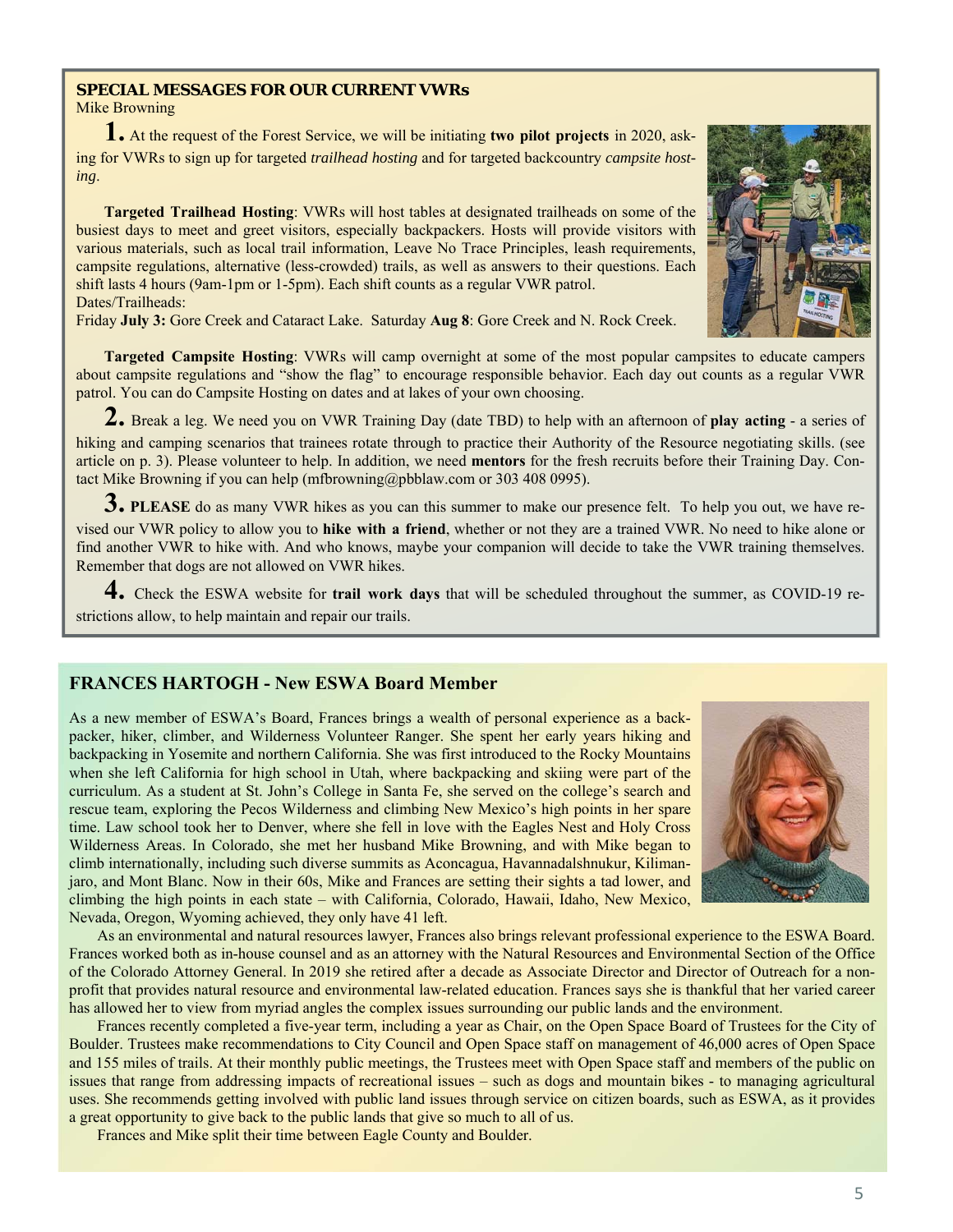#### *THANKS TO OUR MEMBER-DONORS. Our deep appreciation to those individuals who have donated in the past year*

Carol Allen, Anonymous, Rosemarie Archangel & Ellen Sappington, Bob & Mary Beth Bagg, Kurtis Barry, Charlene Beckner, Bill & Joan Betz, Deborah Bolon-Feeney, Tom Brennom, Jay Browne, Michael Browning, Susan Carlson, Howard & Sue Carver, Currie Craven, Rick & Shawna Emarine, Tanya English, John Fielder, Eleanor Finlay, Karole & Jim Fuller, Maryann Gaug, Bill & Susy Gillilan, Dr. James & Patricia Gilman, Leigh Girvin, Suzanne Greene, Frank & Mary Gutmann, Randi & Paul Hagerman, Merry Lynne Hamilton, Ken & Pam Harper, Frances Hartogh, Elliott Henry, Kenneth Heuer, Becky Hopkins, Linda Hrycaj, Myra & Frank Isenhart, Lee & Jessica Johnson, Margaret F. Johnson, Ann Kampf, Jerry Kelly, David & Paula Kraemer, Katy Kvale, Sally Lice, Cindy & Tom Lillard, Dan Liptzin & Jennifer Betz, Sally Liu, Ken Loveday, Stephen & Tamara Mccammon, Michael & Karen Miller, Augusta Molnar, Kurt Morscher, Allyn & Joyce Mosher, Peter & Susana Novembre, Tom & Carol Oster, David Owens, Adam & Anne Poe, Dave & Marilyn Raymond, Mindy Raymond, George & Kathryn Resseguie, Lee Rimel, Steve & Laura Rossetter, Thekla Schultz, Jan Shipman, Ray Skowyra & Marianne Short, Marty & Maxine Solomon, Amy Sorapuru, Pat Spitzmiller, Karn Stiegelmeier, Irv & Barbara Strauss, David & Sandy Street, Erin & Edmund Tatar, Linda Tatem, Pat Taylor, Don & Constance Tebbs, Megan & James Testin, James H. Thomas, Allexis Wagner, Esther Weiss, Grace Wellewerts, Rhoda Whitney, Melissa Wills, Susan Yates



# **USFS REPORTS**

 **Katherine Bazan** writes: Greetings from the **Eagle Holy Cross Ranger District!** We are currently gearing up for the 2020 field season and are excited to get back into the Wilderness. Our Wilderness crew this year is



made up entirely of returning rangers Mark Steinbrecher, Jamison Hunt, Natalie Mogerman and our two Llamas, Dominquez and Powell. Everyone is looking forward to hearing the song of the cross cut saw and getting their boots dirty again! With the spread of COVID-19, our work is expected to change as we adjust to maintain the safety of our rangers and the public. Nonetheless, in this fast paced and evolving time, we are still optimistic about getting as much work done in the Wilderness as we can. In addition to the normal trail clearing and patrolling, we have a couple large projects planned, including rebuilding the 7-mile bridge on Cross Creek trail and finishing clearing avalanche debris from the 2019 season on Cross Creek and Missouri Creek trails. We look forward to seeing you all out on the trail this summer!

 **Cindy Ebbert** writes: Hello from the **Dillon Ranger District!** We are excited for another summer field season working in the Eagles Nest and Ptarmigan Peak Wilderness areas. Our returning Wilderness Rangers, Abby Seymour and Kelley Dearing, will be mentoring our two new interns who are currently being hired. This crew will be out on the trails this summer making public contacts, clearing trees, restoring campsites, and performing trail maintenance. A Rocky Mountain Youth Corps crew has been hired to help with crosscut saw trail clearing, Maryland Creek trail construction, Meadow Creek bridge repairs, and Mesa Cortina puncheon construction. We will continue to work with our partners on Wilderness projects but we realize that changes may need to occur in order to adhere to state or local orders related to COVID-19. We are currently working on these modifications so stay tuned!

#### **Wilderness Mud Season Tips**

#### by Maryann Gaug

 Mud season is an annual rite of passage in our Summit and Eagle county Wildernesses. Starting in mid-April in low valleys, trails sport muddy spots before slowly drying out. Snow lingers in the subalpine forest and in drifts near treeline until early July. Tender shoots and beautiful wild-



flowers pop up everywhere. Mother deer, elk, moose, mountain lions, bears, and little critters nurse their newborns.

 While we're all itching to hit the trails either in our boots or on horseback, we need to remember to take care of our trails. When you encounter a sodden spot, please walk through the mud. Get muddy. If it's really gooey, return after the trail has mostly dried. Walking on vegetation to avoid mud quickly kills grass and plants. Suddenly the small puddle grows into a bigger mess. Meadows are especially vulnerable to erosion caused by trampling feet. If a durable surface, like snow, logs, or rocks, lines the muddy area, walk there instead. To prevent mud on pant legs or inside boots, wear gaiters. Cleaning off boots, hoofs, paws, and clothes is so much easier than fixing damaged trails.

Hiking boots and horse hoofs make holes in muddy spots. These indents hold water keeping the path wet longer. The mud may get pushed to the side of the trail, and when it dries, noxious weeds grow in the disturbed soil.

 Elk, moose, and deer drop their calves/fawns in late May and early June. Please leave animals and their young alone. The most important thing is to leash your dog. Dogs are natural predators and can kill a young animal or bird before the owner can control it. When chasing deer and elk, dogs can bite hind legs and cut tendons. They can kill birds outright or scare away the mother so she doesn't return to care for her young. Don't mess with mom moose and her young – moose can be downright dangerous. Moose are known for chasing dogs right back to their owners. Moose have little fear of humans and will attack.

While hiking or riding horses during mud season, carefully plan where and how to travel. Keep dogs leashed to protect young wildlife. Treading lightly will preserve the fantastic trails in Summit and Eagle counties for many years.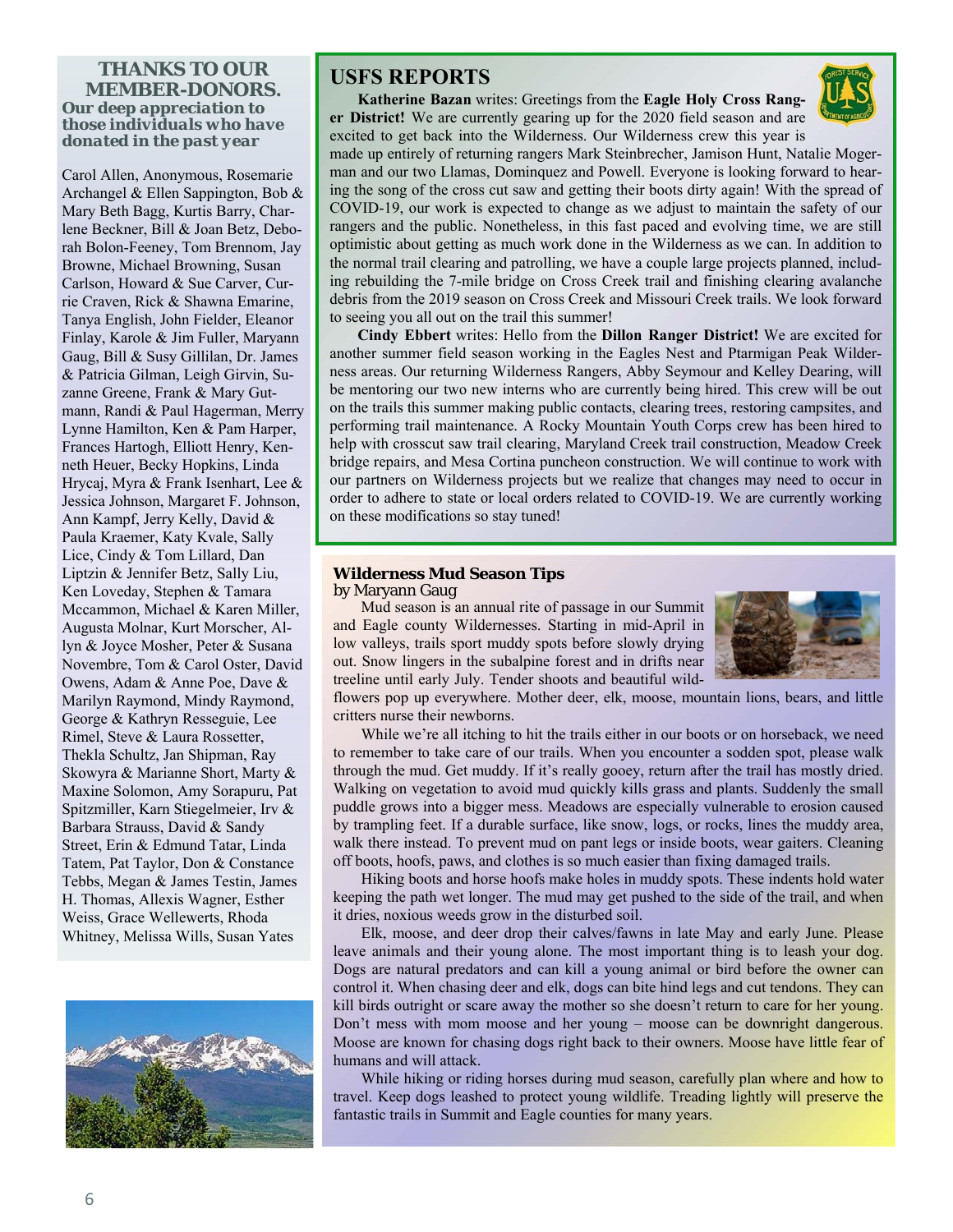#### **JOAN LOVEDAY BETZ - New ESWA Board Member**

 I have always loved exploring the outdoors, especially the plants and animals, from early family camping trips to long-time Girl Scout activities. After Bill and I moved to Denver from London, England, we reveled in the opportunities in nearby National Forests. We took up backpacking, making our gear from Frostline kits, and especially focusing on the Eagles Nest Primitive Area (as it was then known) . When our older daughter was 5 months old, we purchased a rustic log cabin 2 miles up a dirt road north of Silverthorne in Summit Guest Ranch subdivision. Despite no running water or indoor plumbing, no electricity or phone and no plowed road across the ranch, we loved it. Over the years, and with second daughter, we had a well dug and added a generator for electricity; then with development of the Pebble Creek Ranch subdivision, we paid to extend the phone and electricity lines, to bring modern conveniences. As a biologist, I loved learning and sharing my knowledge of the natural world, differ-



ent birds and animals, trees, wildflowers, and wild mushrooms in the National Forest adjacent to our cabin, and in nearby Eagles Nest Wilderness Area. We especially loved watching the hummingbirds at feeders at our cabin and watching the beavers in the numerous ponds in the forest. We focused on day hikes rather than backpacking. With residents of Pebble Creek Ranch, our members learned about the noxious Oxeye daisy and participated in annual efforts to eradicate this pest from our valley.

 My background in microbiology and biochemistry, with an M.S. from Yale, and a PhD from University College London, led to my research career at U. Colorado Medical School. I probed basic mechanisms of gene regulation, studying proteins that bind to DNA and control which genes direct transcription of the mRNA to specify which proteins are synthesized. I studied simple model organisms including the bacteria *E. coli* and *Pseudomonas aeruginosa*, and the baker's yeast *Saccharomyces cerevisiae*. It was an exciting time for research, at the beginning of gene cloning and DNA sequencing. My love of teaching then led me to take a Biology faculty position at Regis University, bringing molecular biology courses, and major grants from National Institutes of Health to that small department. I saw increased growth of our programs, faculty and students, and served as premedical/predental advisor to Biology majors. During my years at Regis I served as Chair of the Department for 10 years, and spearheaded formation of an intensive 9-month M.S. in Biomedical Sciences program to help prepare graduates for competitive applications to medical, dental and physician assistant programs.

 Because I have so enjoyed the outdoors and the Wilderness in Summit County, I am committed to maintaining its unspoiled nature, and I want to give back to relevant organizations, and have followed Bill in volunteering for FENW (now ESWA). I see my teaching skills, and especially the organization I brought as chair and in teaching lab classes, as contributing to ESWA in areas of planning, logistics, and hospitality. I have already helped revise the Volunteer Wilderness Ranger Training manual and organize the ranger shirt inventory, also hosting tables at events, and hosting at trailheads.

#### **COMING SOON. NEW ESWA APPAREL**

 ESWA will be offering some new duds so that you can show your support and help us get our new name and new logo out to the world:

 \* ESWA **T-Shirts** in Blue or Grey, Men's or Women's Cuts with the ESWA logo on the front and our slogan "KEEP WILDERNESS WILD." on the back. Cost: \$25.

 \* ESWA **Ball Caps** in black with either a **mesh** back or **cloth** back and the ESWA logo on the front. Cost: \$25.

 \* ESWA **vests** with the ESWA name on the right chest. Special order only. Cost: \$55

Show off your support by wearing them all. Soon to be available at ESWA events and through the ESWA website.

#### **FINANCES**

ESWA entered 2020 on sound financial footing. Donations during Colorado Gives Day in December, 2019, nearly doubled over the previous year. The Endowment Fund passed \$50,000, which meant that we could draw on the income for Wilderness projects. A detailed 2020 budget was created, which included about \$10,000 for Forest Service projects, including weed mitigation and trail improvements in Eagles Nest.

AND THEN… came the pandemic, and our schedule of activities floats in limbo. The Endowment Fund suffered a 17% decrease through March. We will post budgetary updates in our eNewsletters in the weeks and months ahead.





*For nearly two decades, A-Basin staff have donated generously to their Employee Environmental Fund, of which ESWA has been a steady beneficiary.*